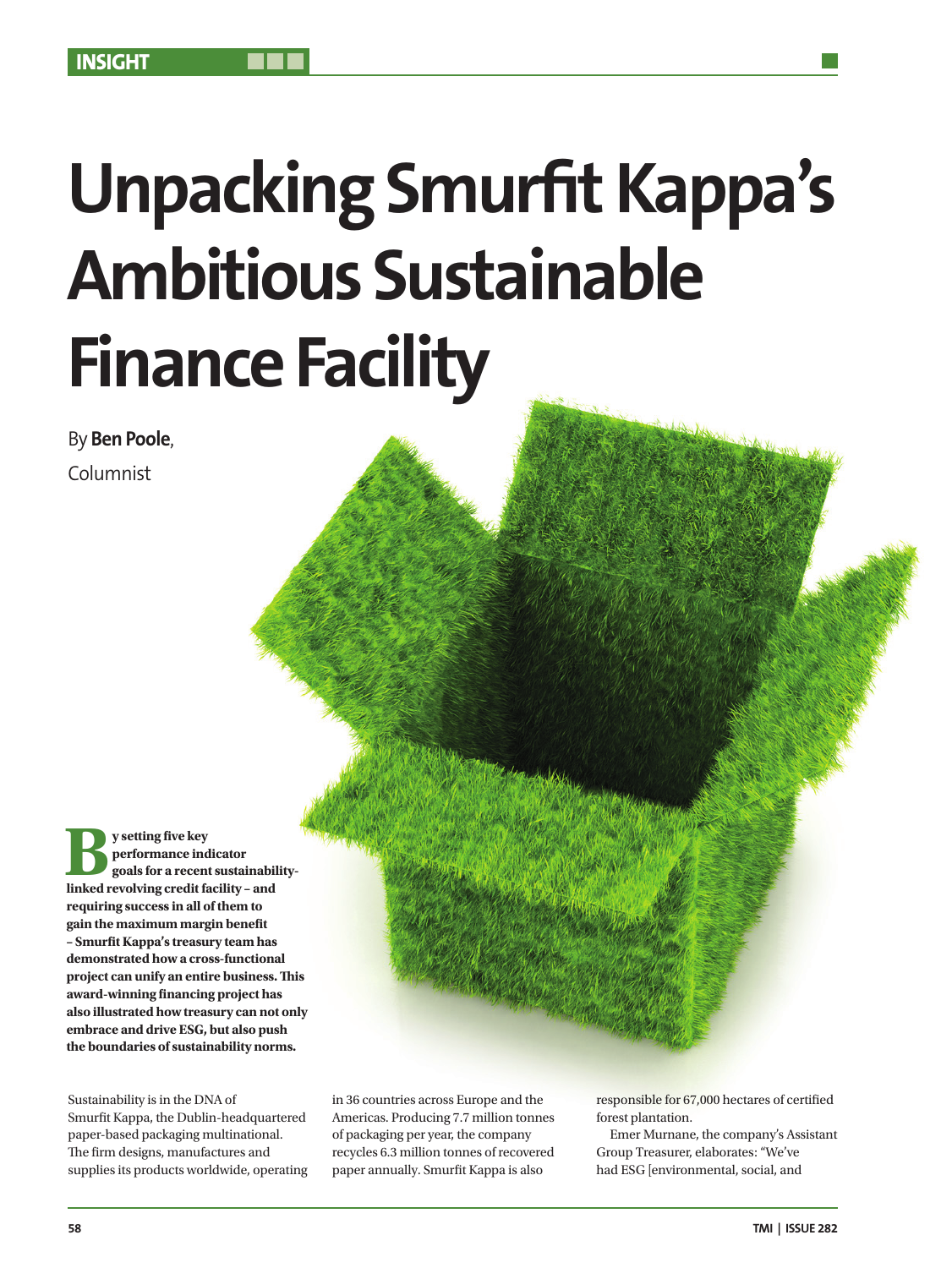# **INSIGHT**

governance] embedded into the way we work for a long time, even before it became the prominent structural driver for businesses that it is today. In fact, since 2005, we've been reporting on our sustainability developments through our annual sustainable development reports. Our entire Sustainable Development Report is third party assured by KPMG per the Global Reporting Initiative (GRI) Guidelines (Comprehensive)."

The company recently upgraded its sustainability targets in a commitment called Better Planet 2050, which contains ambitious targets across many strategic areas. The initiative covers everything from CO2 emissions to the certified chain of custody, which guarantees that materials used come from sustainably-managed sources. Water usage is also addressed in several ways,

including the water intake at the firm's mills, the quality of water returned to the environment, and the associated waste handling. Beyond the environmental issues, the new targets also cover a range of diversity and inclusion (D&I) and community and social responsibility topics.

## **Unleashing sustainable financing**

With Smurfit Kappa making its Better Planet 2050 commitments, treasury saw a chance to contribute towards these goals in a significant way. In January 2021, the company announced it had amended its revolving credit facility (RCF) to incorporate its sustainability objectives into its financing. The €1.35bn sustainabilitylinked revolving credit facility (RCF) embeds the company's sustainability

targets in five key performance indicators (KPIs) that can potentially change the margin by approximately five basis points depending on how many of the KPIs Smurfit Kappa successfully attains.

Murnane explains: "The RCF was a way of embedding the ESG focus that we have as a company into our financing. It focused on the environmental aspects of the circular economy, how we produce our product and also the health, safety and wellbeing of our 46,000 employees."

The facility margin is now linked to five annualised ESG-related KPIs:

- 1. **Forestry:** More than 95% of deliveries to be Chain of Custody certified by 2025.
- 2. **Climate Change:** A 55% intensity reduction in fossil CO2 emissions in the Smurfit Kappa global paper and board mill system by 2030.

## **MAIN SUSTAINABILITY TARGETS OF SMURFIT KAPPA'S BETTER PLANET 2050 INITIATIVE**

| <b>STRATEGIC AREA</b>                                                                                              | <b>EXISTING TARGET</b>                                                                                                       | <b>ACHIEVEMENT*</b>                                                        |
|--------------------------------------------------------------------------------------------------------------------|------------------------------------------------------------------------------------------------------------------------------|----------------------------------------------------------------------------|
| CO <sup>2</sup> Emissions                                                                                          | Net Zero by 2050 with a<br>55% reduction in fossil fuel<br>emissions intensity by 2030                                       | 37.3% reduction in fossil fuel<br>emissions intensity since 2005           |
| Chain of Custody                                                                                                   | >95% of packaging solutions<br>sold as Chain of Custody<br>Certified by 2025                                                 | 93.8% packaging solutions sold<br>as Chain of Custody Certified<br>in 2020 |
| Water                                                                                                              | 60% reduction of chemical<br>oxygen demand (COD) intensity<br>by 2025                                                        | 38.2% reduction in COD<br>intensity since 2005                             |
| Waste                                                                                                              | 30% reduction in waste to<br>landfill intensity by 2025                                                                      | 23.7% reduction in waste to<br>landfill intensity since 2013               |
| Health & Safety                                                                                                    | Reduction in Total Recordable<br>Injury Rate by at least 5% per<br>annum                                                     | 29% reduction in Total<br>Recordable Injury Rate in 2020                   |
| <b>STRATEGIC AREA</b>                                                                                              | <b>NEW TARGET, REPORTING FROM 2021</b>                                                                                       |                                                                            |
| People                                                                                                             | 25% of management positions held by women by 2024                                                                            |                                                                            |
| Communities                                                                                                        | €24 million will be donated by Smurfit Kappa between 2020-2025<br>to support social, environmental and community initiatives |                                                                            |
| Water                                                                                                              | 1% reduction in water usage intensity annually                                                                               |                                                                            |
| According to the latest publicly available figures published in Smurfit Kappa Sustainable Development Report 2020* |                                                                                                                              |                                                                            |

*We've had ESG [environmental, social, and governance] embedded into the way we work for a long time, even* 

66

*before it became the prominent structural driver for businesses that it is today.*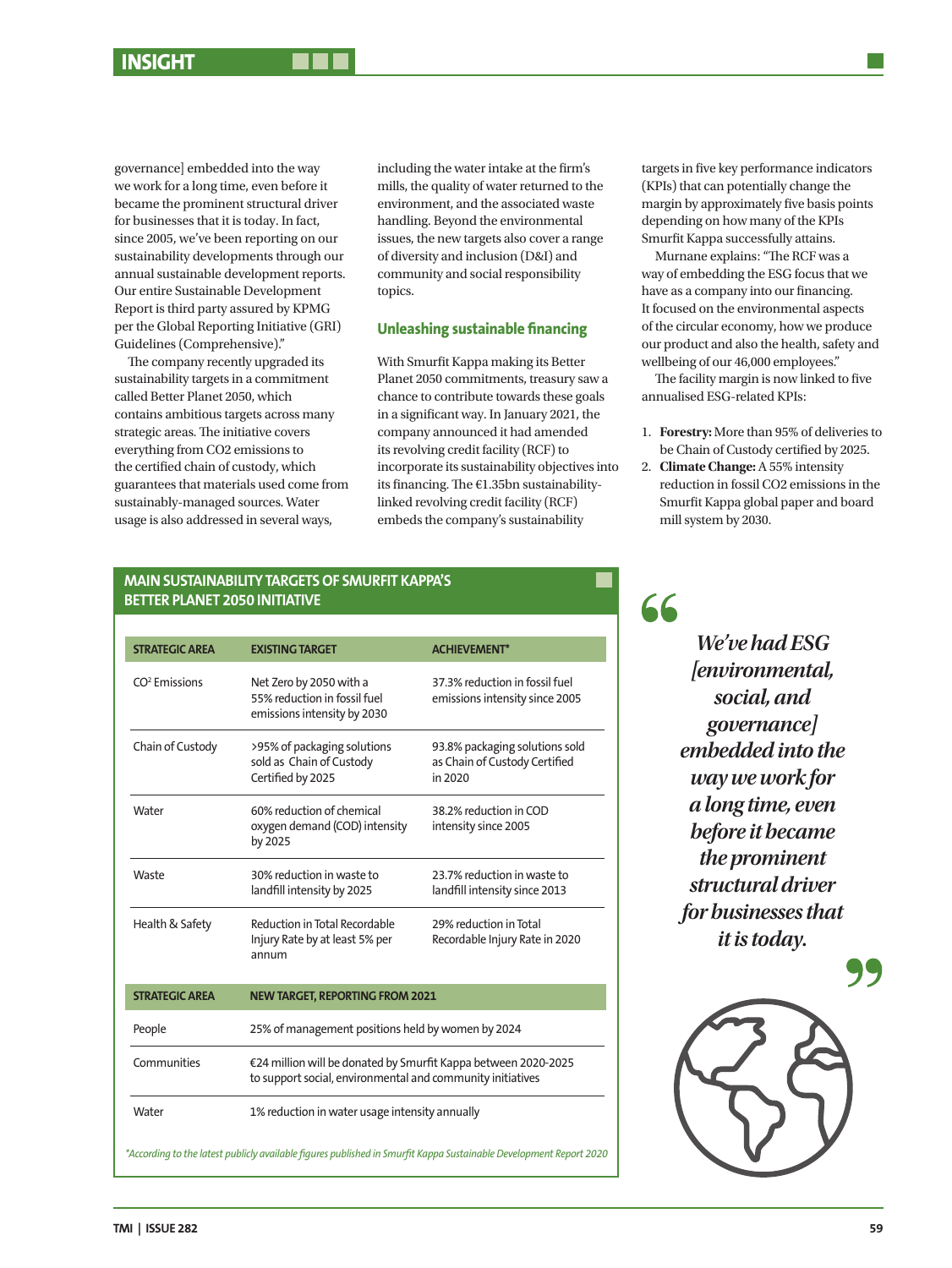- 3. **Water:** A 60% intensity reduction of organic content of water returned to the environment from the global paper and board mill system by 2025.
- 4. **Waste:** A 30% intensity reduction in waste sent to landfill by the global paper and board mill system by 2025.
- 5. **Health and Safety:** A reduction in the total recordable injury rate by at least 5% per annum.

"When this was discussed initially, advisers noted that our five KPIs were particularly ambitious," Murnane continues. "However, we purposefully wanted all five KPIs to be incorporated and to be of equal importance in terms of margin impact. For us, it was the right decision that we must achieve all five KPIs to get maximum benefit. This is important because we are demonstrating to our employees, our customers, suppliers, and our debt and equity investors that all areas of our strategic ESG priorities represented by the KPIs are important to us."

#### **Linking up and liaising**

While there is sometimes a danger that treasury can be seen to be operating in a silo, the success of the sustainabilitylinked RCF at Smurfit Kappa came down to treasury's ability to interact with a variety of business units across the organisation.

Murnane elaborates: "We worked closely on this project with other areas of our business such as our sustainability team, our corporate planning team, and our finance team. We believe that this project effectively communicated to all of our internal and external stakeholders our determination to prioritise ESG goals and KPIs by introducing financial incentives to reach our targets and financial penalties should they not be reached. This also has the knock-on effect of getting buy-in to our ESG ambitions both across the business and across our wider stakeholder groups, and we have received very positive feedback around this cross-departmental collaboration, not just from our banking

group but from within the organisation as well."

The close work with the sustainability team, in particular, gave treasury great insight into which KPIs to build in. "It's always difficult to annualise something that is a long-term target," continues Murnane. "Our aim was that the KPIs would stretch us but also be achievable. That is where the very close relationship we have built with our sustainability department came into play. Because they have a great deal of knowledge built up as a result of reporting on these metrics over many years, they were in a perfect position to help us set these benchmarks at challenging, but ultimately achievable, levels."

Frank Greene, Smurfit Kappa's Group Treasury Manager – Debt Funding & Risk Management agrees: "The opportunity to work on a cross-functional project like this with our sustainability colleagues was a special privilege. The need to live in a more sustainable world and tackle the climate



*The need to live in a more sustainable world and tackle the climate crisis are some of the most critical issues of our time, and so to be able to contribute positively by doing our small part in helping to address these global issues while working as a treasury professional was very rewarding.*

#### **IACT SEEKS THE NEXT GENERATION OF TREASURY TALENT**

As mentioned, the timing of the inaugural IACT Award was arranged to allow the winning treasury project to represent Ireland at the EACT Award 2021. Aimee Cullen, Head of Treasury, CarTrawler, and IACT committee member, says: "We were thrilled to receive the entry from Smurfit Kappa because they've not only set the bar for themselves regarding integrating ESG goals into corporate finance, they've set the bar for all of us."

Alongside its Excellence Award, the IACT has recently launched a Future Leader Award to recognise new Irish talent in the treasury space. Cullen explains: "It can be easy to become a little bit set in our ways in treasury, so we want to shine a light on those people who have different experiences and can contribute fresh ideas to our treasury community and help to change the way we think.

"We're looking for the talent coming through the organisation, as well as people just starting their treasury career, or perhaps who have changed career paths to work in treasury. We will be taking

nominations [for the Future Leader Award] from our corporate members and patrons. We're looking for a person who has been a primary contributor to the success that their treasury team has achieved."

The scope of the Future Leader Award covers a wide range of treasury activities, which should encourage entries from across the spectrum. Cullen continues: "The winner could be someone who played an important role in the development of a digital treasury transformation process, for example. We're also looking for people who have contributed to their community. If you think about ESG [environmental, social and governance] there's a great deal of scope there for innovation and thought leadership coming from young talent."

The IACT Annual Treasury Management Conference, scheduled for November 17 in Dublin, will dedicate a session to future treasury leaders, exploring all areas of career planning, training and leadership.